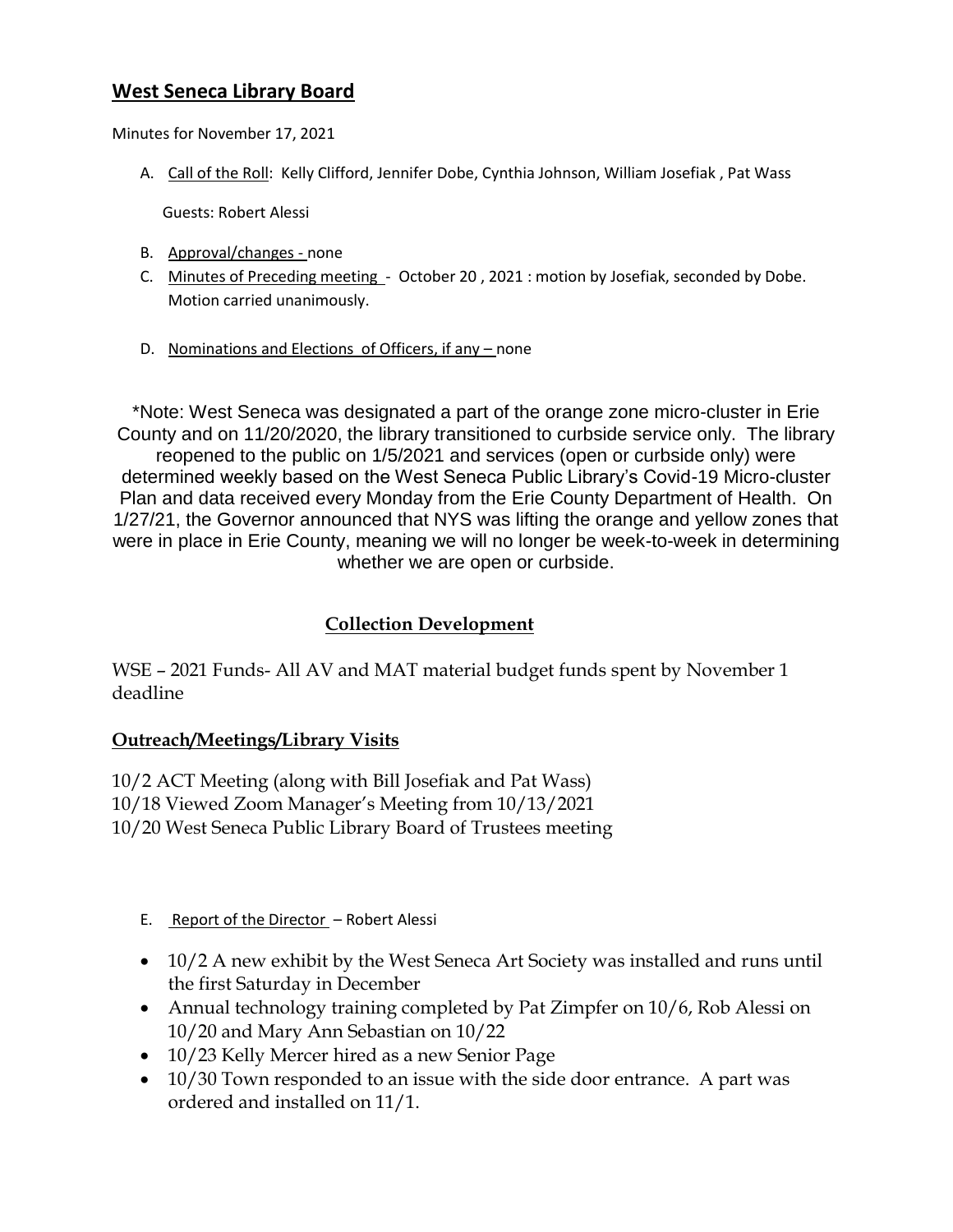- Emily M provided bookmarks, library card applications and a box of donated children's books to the Winchester/Potter Rd Elementary PTA Fall Fest that took place on 10/15
- Town installed edge bumpers on all study room doorways
- Donations made by John Buranich in memory of Bruce Moser

# Report of the Treasurer

- 1. County account statement October 2021
- 2. Local account statement October 2021
- 3. Summary of accounts October 2021

4. Check abstract and approvals. Motion made by Josefiak, seconded by Clifford, 5 aye, 0 nay

6. Motion made by Dobe, seconded by Josefiak to approve usage of balance of Northwest Maker space/technology account ( \$276.41) monies by Laura to purchase gadgets/items to be checked out 5 aye, 0 nay

- F. Report of the Friends of the Library
	- 1. Costume Day at the library was assisted by Friends of the Library, helped give out treats and prizes
	- 2. Scott Dobe forwarded Central Library survey to Friends. Hope to set up a table in the future to increase participation but waiting on COVID numbers
- G. Report of the President
	- 1. Asked Director about condition of library furniture. Rob does not anticipate a need at this time. Would like to get shelving in the future
	- 2. Asked if there have been any new directives from Central regarding COVID, None at this time
	- 3. Thanked outgoing trustee, Kelly Clifford

# H. Old Business

- 1. None at this time
- I. New Business
	- 1. Motion by Josefiak to approve one change on 2022 Operating Calendar. Change for Halloween 2022 to close at 5:00pm -Seconded by Johnson 5 aye, 0 nay
	- 2. Library assistant , Kelly Waller, will be leaving her position on December 17, 2021. We wish her all the best. Will begin hiring process/interviews after position has been posted.
	- 3. Motion by Josefiak to reapprove B&ECPL Personnel Policy & Procedures Manual (no changes at this time) Seconded by Wass. 5 aye, 0 nay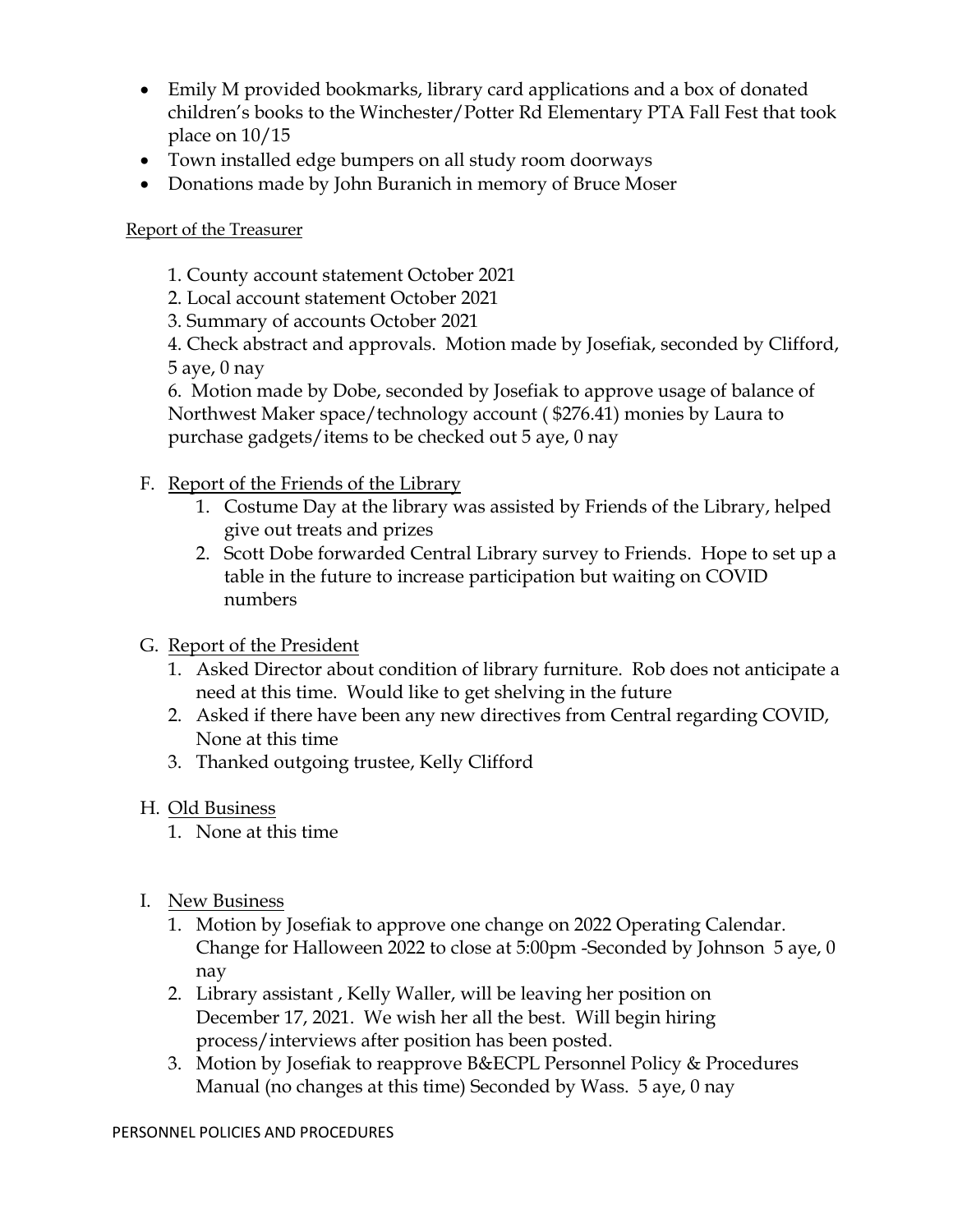#### WEST SENECA PUBLIC LIBRARY MEETING DATE: November 17, 2021

### RESOLUTION:

Amendments to B&ECPL Employee Handbook and Personnel Policies and Procedures Manual

### BACKGROUND:

On December 18, 2014, the Board of Trustees of the Buffalo & Erie County Public Library (B&ECPL) approved and adopted the B&ECPL Personnel Policies and Procedures Manual (Manual), which contained approximately 100 policies drafted by the Human Resources Department, and the B&ECPL Employee Handbook (Handbook) to be effective January 1, 2015. Thereafter, this Board adopted the Manual at its meeting on January 14, 2015 for application to its employees.

Since January 1, 2015, a number of Personnel Policies and Procedures have been modified by the Human Resources Department at the direction of the Chief Operating Officer, several of which were necessary based on changes to the applicable laws or governing collective bargaining agreements. Other changes were minor and incidental. As stated in the Introduction of the Manual, changes made by Human Resources are distributed electronically to all library departments and contract libraries. It is the recommendation of this Board for an annual review of the changes made by Human Resources to the Manual and Handbook in the twelve (12) months prior and subsequent adoption by this Board.

ACTION REQUIRED: Motion to approve Resolution.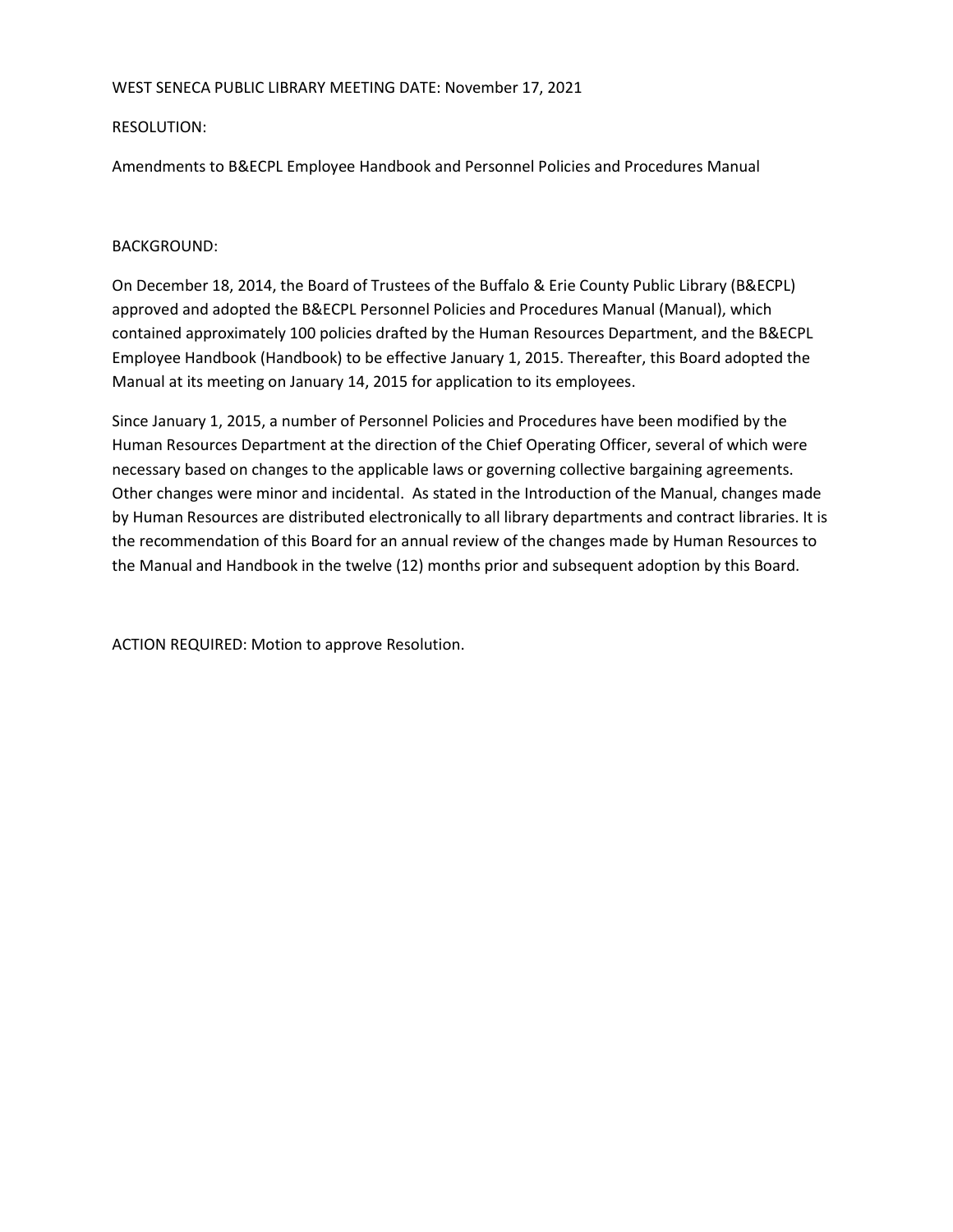WHEREAS, the Board of Trustees of the West Seneca Public Library (WSE) has the power and duty to determine and carry out all policies and principles pertaining to operations of the library(ies); and the exclusive power and duty to control library personnel, and

WHEREAS, on December 18, 2014, the Board of Trustees of the Buffalo & Erie County Public Library (B&ECPL) approved and adopted the B&ECPL Personnel Policies and Procedures Manual (Manual) and the B&ECPL Employee Handbook (Handbook) to be effective January 1, 2015, and

WHEREAS, thereafter, on January 14, 2015 this Library Board adopted same for application to its employees, and

WHEREAS, the Human Resources Department reviews the policies and procedures in the Manual throughout the year and makes changes as necessary, and

WHEREAS, changes to said policies and procedures are incidental or based on changes to applicable laws or collectively bargained agreements, and

WHEREAS, changes to said policies and procedures may require corresponding updates to the Handbook, and

WHEREAS, on November 17, 2021, this Board reviewed the changes made by the Human Resources Department to the policies since December 2, 2020 and recommends approval of same, and

WHEREAS, this Board recommends the review of the changes annually with subsequent reaffirmation of adoption of the Manual, and adoption of the amendments, now therefore be it

RESOLVED, that the Board of Trustees of the West Seneca Public Library reaffirms its adoption of the B&ECPL Personnel Policies and Procedures Manual and Employee Handbook, and adopts the amendments made since December 2, 2020, and be it further

RESOLVED, that the Human Resources Department will continue to update the B&ECPL Personnel Policies and Procedures Manual and the Employee Handbook, as necessary, and will distribute same to all departments and contract libraries as set forth in the Introduction to the Personnel Policies and Procedures Manual, and be it further

RESOLVED, that the Board of Trustees of the West Seneca Public Library endorses the annual review of the revisions made by the Human Resources Department to the B&ECPL Personnel Policies and Procedures Manual and the Employee Handbook in the twelve (12) months prior to review for adoption by the Board.

- 4. Effective tomorrow November 18, 2021 any documents to be included in meetings need to be posted 24 hours prior to meeting on our website
- 5. Trustee Resignation, Kelly Clifford, thanked trustees and director for having the opportunity to work/volunteer with them over the past nine years
- J. Public Comment